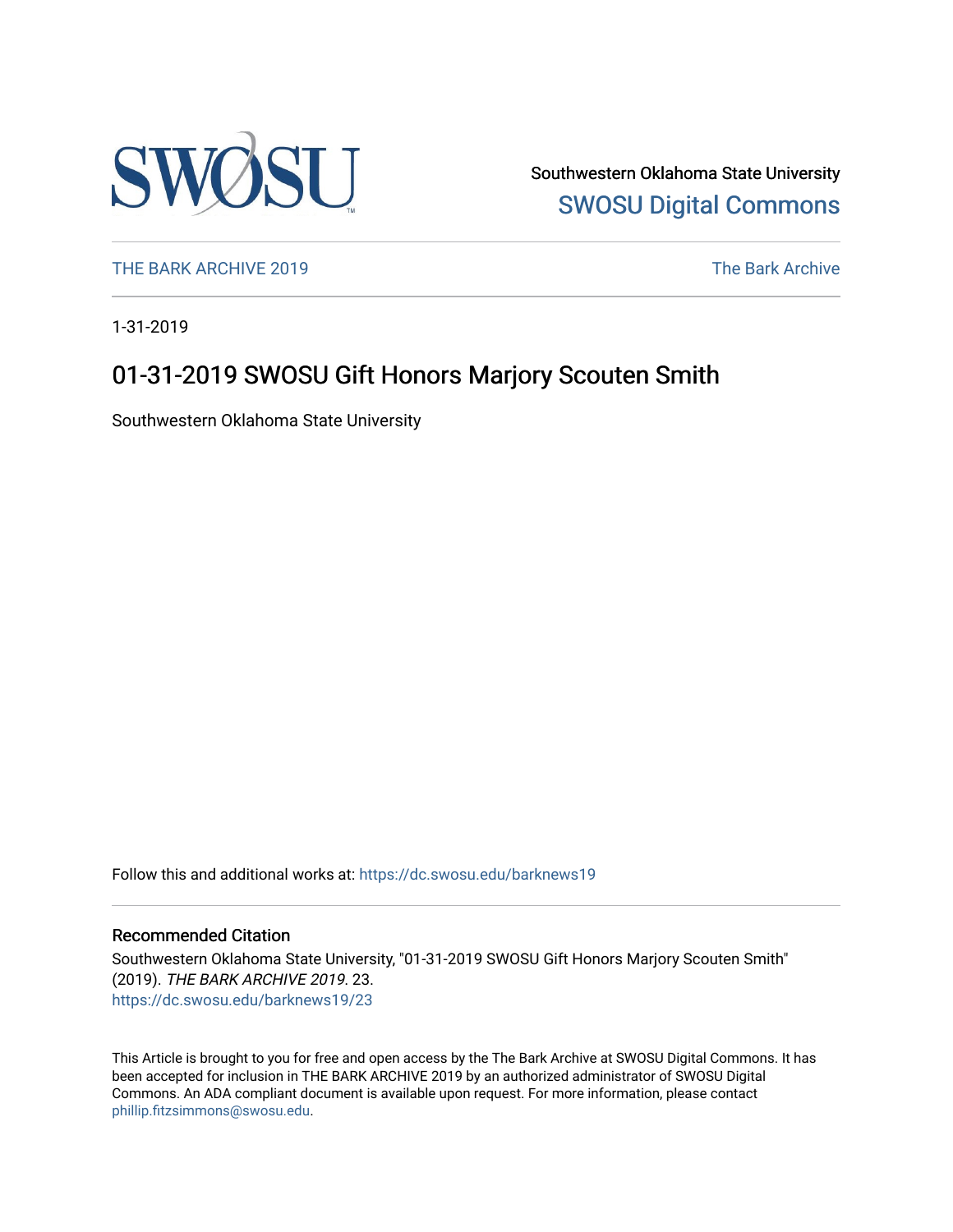

31 January,

2019

# **SWOSU Gift Honors Marjory Scouten Smith**

Southwestern Oklahoma State University (SWOSU) with locations in Weatherford and Sayre has announced the establishment of the Marjory Scouten Smith Fund.

The endowed fund has been generously provided by Dr. David Hunter and Dianne (Smith) Hunter, M. Ed. (SWOSU Classes of 1986 and 1990) of Edmond.

Dianne is a past president of the SWOSU Alumni Association and currently serves as chair of the SWOSU Foundation, Inc. Board of Trustees—the first woman in the 40-year history of the Foundation to do so. David has received the SWOSU Alumni Association Service Award and is a devoted and valued SWOSU volunteer.

The Hunters are faithful, passionate benefactors of SWOSU. In late 2007, the Hunters established the Hunter Endowed Lectureship, which has brought excellent psychology programming to SWOSU. Now, the Marjory Scouten Smith Fund will direct invaluable support to SWOSU's efforts to build and enhance relationships with the university's alumni, emeriti, donors and friends.

"SWOSU is honored by this visionary investment on the part of the Hunters," said SWOSU President Dr. Randy L. Beutler. "The Marjory Scouten Smith Fund will assist our Office of Institutional Advancement in connecting to our graduates around the world and in forging future private-public partnerships that will enable our students and faculty to achieve higher levels of excellence."

The Hunters' latest investment in SWOSU's mission is named for the late Marjory Scouten Smith, Dianne Hunter's mother.

Marjory was born on April 5, 1919, in Sickles (OK) to Roy and Ida (Ralston) Scouten. She passed away on July 11, 2012, in Oklahoma City at the age of 93. Marjory graduated from Sickles High School in 1937. She married Scott Smith in 1937 in Anadarko. She moved to Weatherford in 1961 and relocated to Colorado in 1975 where she resided until 2005, moving back to Edmond. Marjory worked as a hairstylist and farm manager. She was an artist and loved to paint. Marjory also enjoyed traveling, reading and her "plant room." She was a member of the First United Methodist Church in Hinton.

"We are delighted to pay tribute to our beloved matriarch in this special way," said the Hunters. "SWOSU is blessed with a diverse and enthusiastic community of alumni, emeriti, donors and friends, and it is our hope that these resources will permit the university we all love to better engage with and strengthen that community."

The Marjory Scouten Smith Fund is stewarded by the SWOSU Foundation, Inc. The Foundation was established in 1977 to promote philanthropy and distribute funds to support the activities and programs of SWOSU. Located on the Weatherford campus in the historic Burton House, the Foundation currently stewards over \$25 million in assets for the benefit of SWOSU. For information on how to give to the Marjory Scouten Smith Fund, please contact the SWOSU Foundation, Inc. at 580-774-3267 or visit www.SWOSUFoundation.com.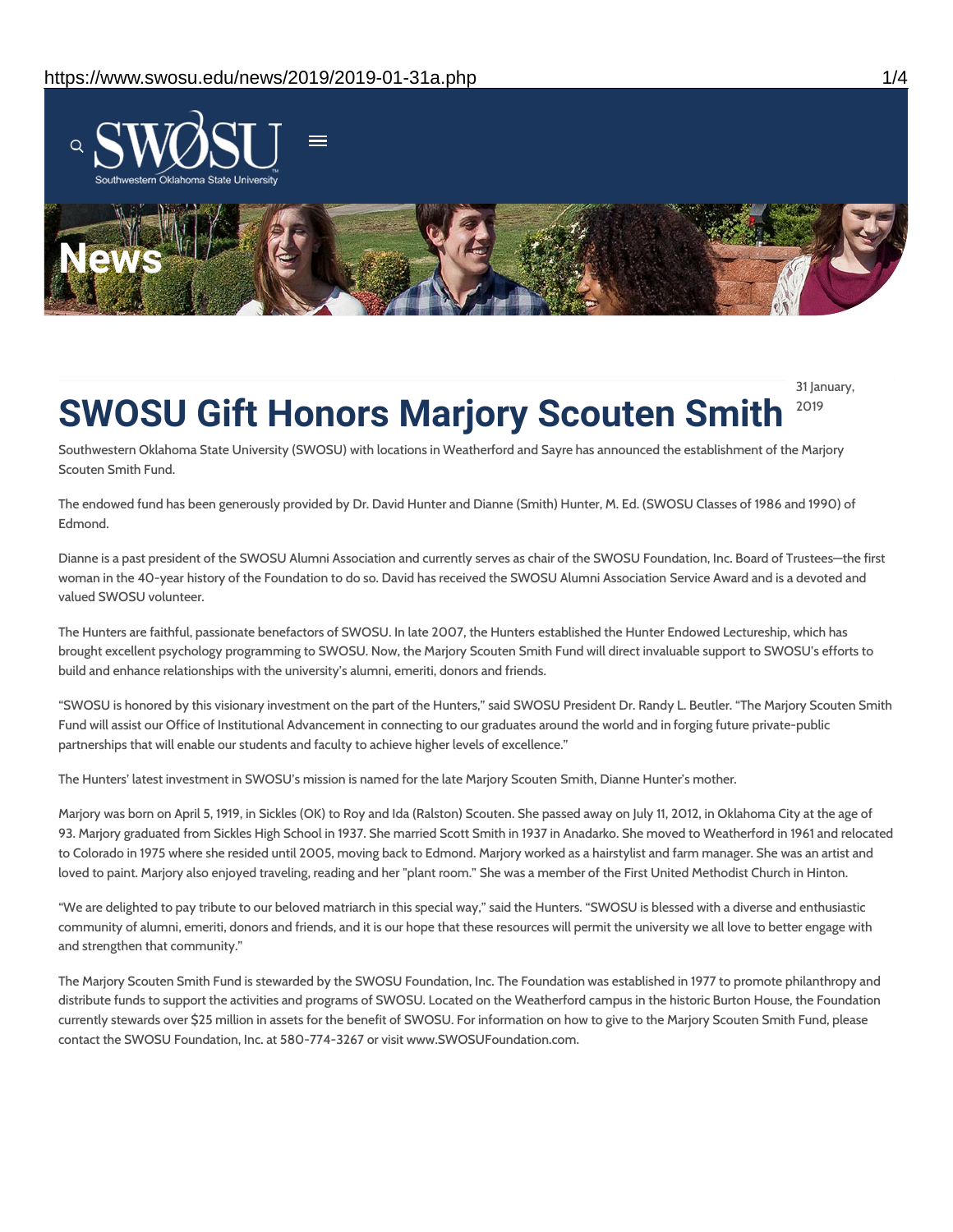| Administration<br>D<br>Alumni and Foundation<br>D<br>Community<br>D<br>Events<br>D | Academics | D |
|------------------------------------------------------------------------------------|-----------|---|
|                                                                                    |           |   |
|                                                                                    |           |   |
|                                                                                    |           |   |
|                                                                                    |           |   |
| <b>Faculty and Staff</b><br>D                                                      |           |   |
| Miscellaneous<br>D                                                                 |           |   |
| Sayre<br>D                                                                         |           |   |
| <b>Students</b><br>D                                                               |           |   |

## **Archive Links**  $2018$  $2019$ [2020](https://www.swosu.edu/news/2020/index.php)  $\bullet$ [Archive](https://dc.swosu.edu/bark/) **Archive Archive Archive Archive Archive** Archive Archive Archive Archive Archive Archive Archive Archive



### Weatherford Campus

100 Campus Drive Weatherford, OK 73096

### Sayre Campus

409 E Mississippi Ave Sayre, OK 73662

Connect to Us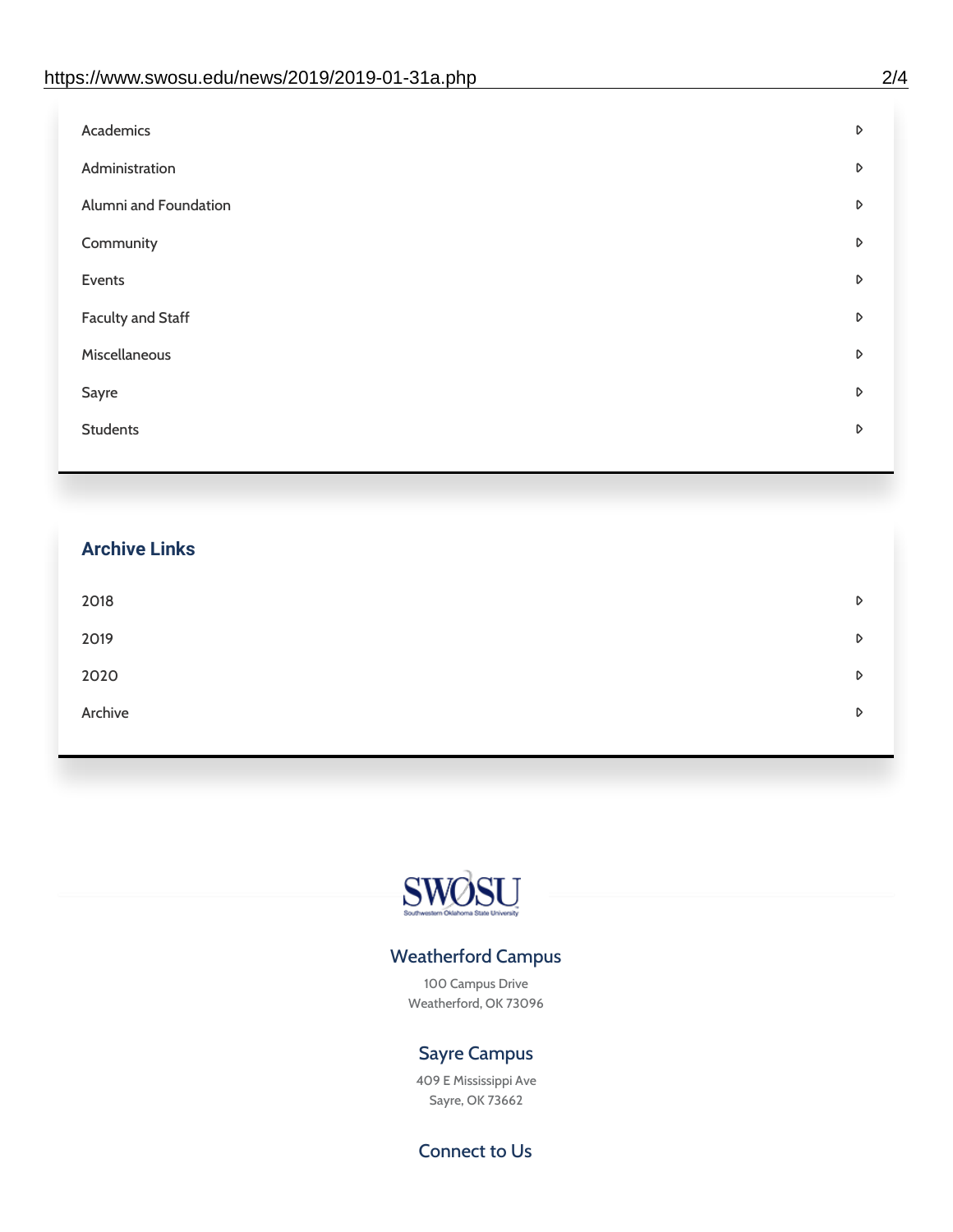千岁回调

Contact [Information](https://www.swosu.edu/about/contact.php) [University/Facility](https://www.swosu.edu/about/operating-hours.php) Hours [Campus](https://map.concept3d.com/?id=768#!ct/10964,10214,10213,10212,10205,10204,10203,10202,10136,10129,10128,0,31226,10130,10201,10641,0) Map

Give to [SWOSU](https://standingfirmly.com/donate)

Shop [SWOSU](https://shopswosu.merchorders.com/)



**[Directory](https://www.swosu.edu/directory/index.php)** 

[Calendar](https://eventpublisher.dudesolutions.com/swosu/)

[Apply](https://www.swosu.edu/admissions/apply-to-swosu.php)

[GoSWOSU](https://qlsso.quicklaunchsso.com/home/1267)

[Jobs@SWOSU](https://swosu.csod.com/ux/ats/careersite/1/home?c=swosu)



Current [Students](https://bulldog.swosu.edu/index.php)

[Faculty](https://bulldog.swosu.edu/faculty-staff/index.php) and Staff

**Enrollment Management** [580.774.3782](tel:5807743782)

> **PR/Marketing** [580.774.3063](tel:5807743063)

**Campus Police** [580.774.3111](tel:5807743111)